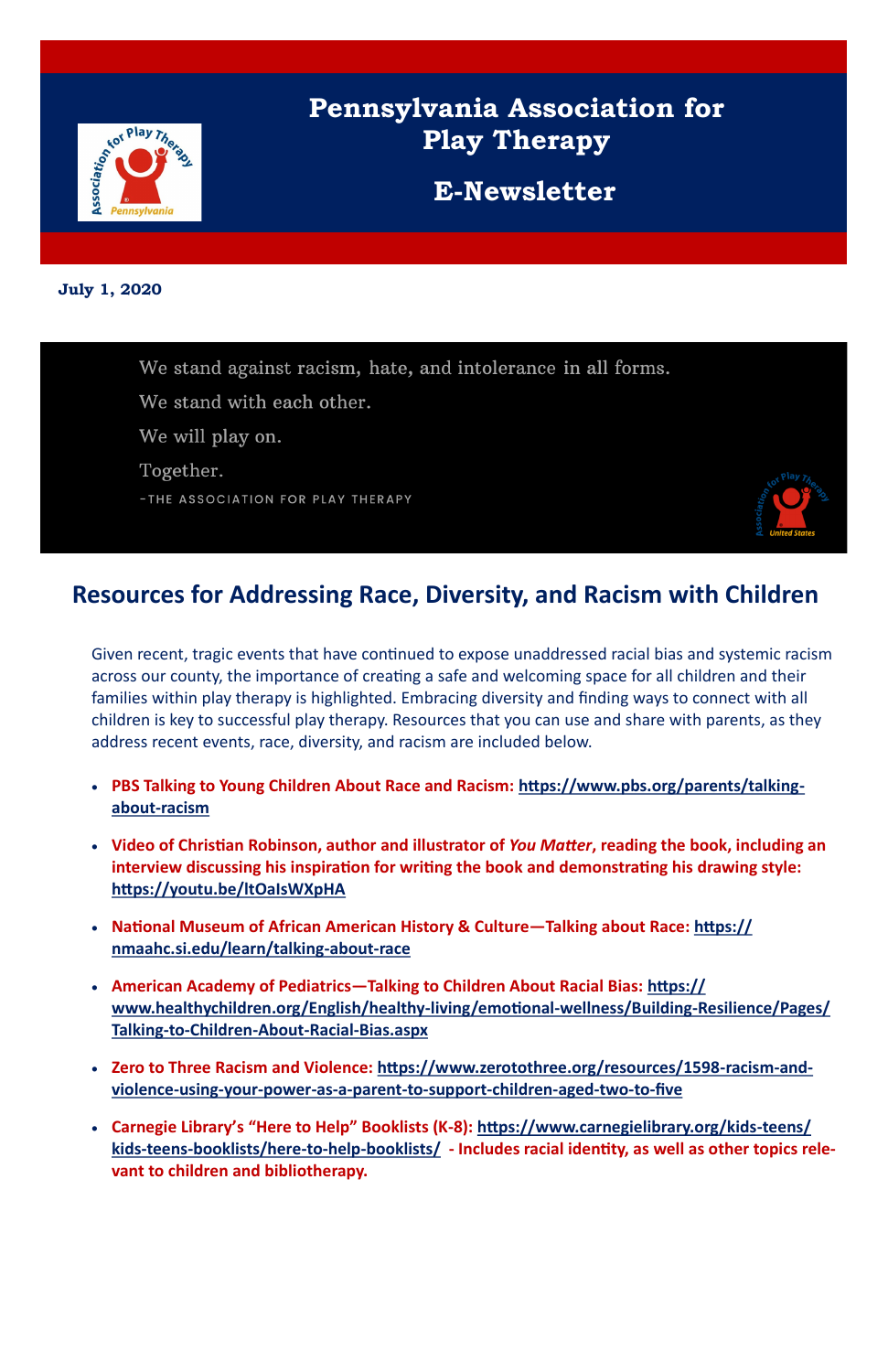#### **Children's Books Addressing Diversity:**

- *All Are Welcome* by Alexandra Penfold
- *The Barefoot Book of Children* by Kate DePalma and Tessa Strickland
- *Last Stop on Market Street* by Matt de la Peña
- *This is How We Do It* by Matt LaMothe
- *Skin Like Mine* by Latashia M. Perry

#### **African American Identity—Preschool:**

- *Big Hair, Don't Care* by Crystal Swain-Bates
- *Hip-Hop Lollipop* by Susan McElroy Montanari
- *I Am Enough* by Grace Byers
- *Don't Touch My Hair* by Sharee Milller
- *A Boy Like You* by Frank Murphy
- *Grandma's Tiny House: A Counting Story!* By JaNay Brown-Wood
- *Grandma's Purse* by Vanessa Brantley-Newton
- *The King of Kindergarten* by Derrick Barnes—first day of kindergarten
- *Max and the Tag-Along Moon* by Floyd Cooper

#### **African American Identity—Elementary School:**

- *Blended* by Sharon M. Draper—includes racial profiling by police; multi-racial identity
- *Crown: An Ode to the Fresh Cut* by Derrick Barnes
- *Garvey's Choice* by Nikki Grimes—addresses weight issues and bullying
- *Ghost Boys* by Jewell Parker Rhodes—about a black boy killed by a police officer
- *I Can Write the World* by Joshunda Sanders
- *Love Like Sky* by Leslie C. Youngblood
- *New Kid* by Jerry Craft
- *Trace* by Pat Cummings





• *The Proudest Blue: A Story of Hijab and Family* by Ibtihaj Muhammad



#### **African American Identity—Middle School:**

- *For Black Girls Like Me* by Mariama J. Lockington—adoption and meeting biological parent
- *Genesis Begins Again* by Alicia William
- *Just South of Home* by Karen Strong
- *Look Both Ways: A Tale Told in Ten Blocks*
- *The Moon Within* by Aida Salazar—multi-racial identity; indigenous culture; puberty
- *My Life as an Ice Cream Sandwich* by Ibi Aanu Zoboi